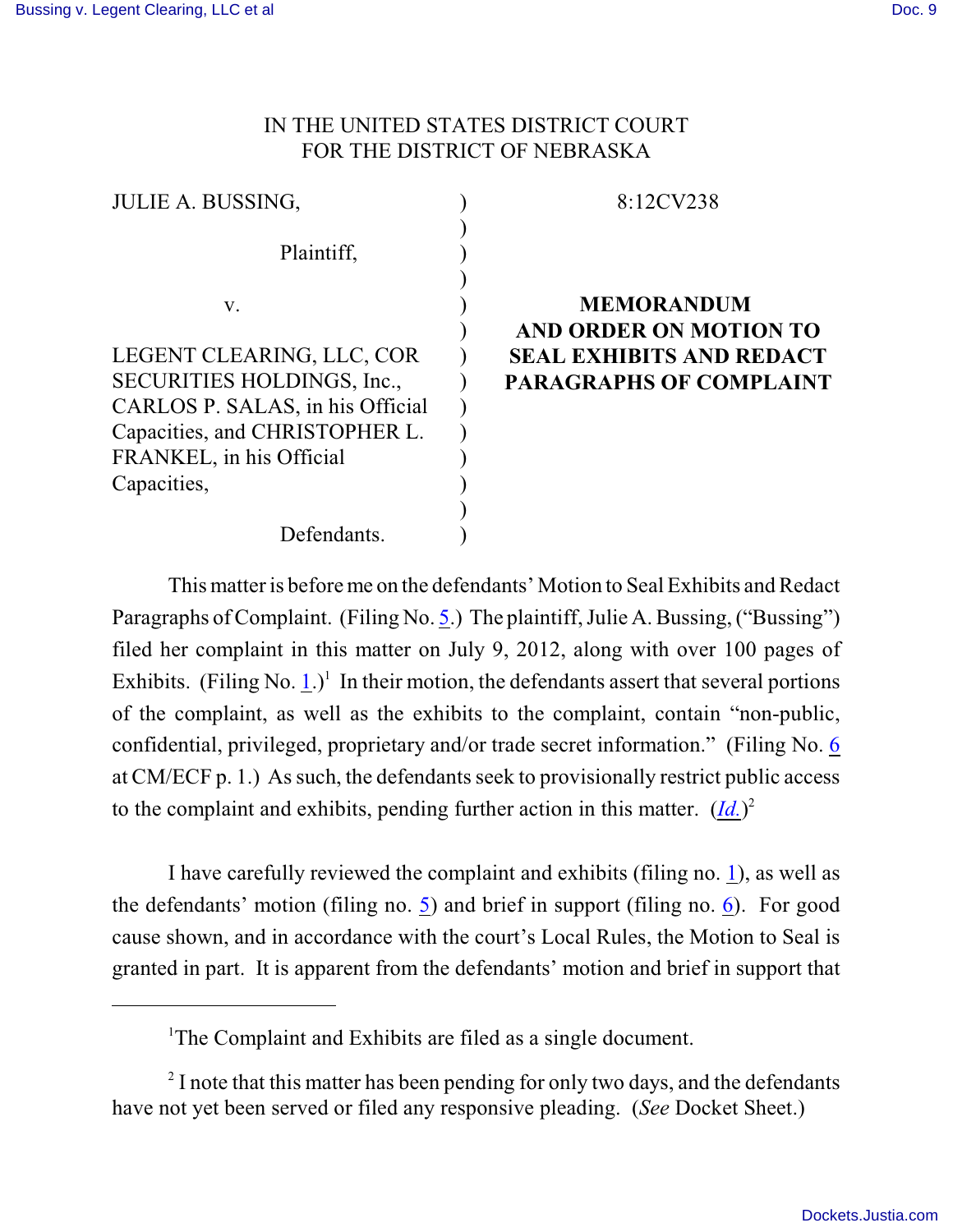they seek restriction of public access to the Complaint and Exhibits. (Filing No. [6](http://ecf.ned.uscourts.gov/doc1/11302563026).) Thus, rather than sealing the entire complaint and all exhibits, I will provisionally restrict access to the document pursuant to  $N_{\rm e}$ CivR 5.0.3(c)(3).<sup>3</sup>

## IT IS THEREFORE ORDERED that:

1. the defendants' Motion to Seal (filing no. [5](http://ecf.ned.uscourts.gov/doc1/11302563023)) is granted in part.

2. The clerk of the court is directed to provisionally restrict Filing No. [1](http://ecf.ned.uscourts.gov/doc1/11302561334) in its entirety.

<sup>&</sup>lt;sup>3</sup> According to the clerk of the court, a sealed document does not appear on the public docket sheet at all. However, a restricted document appears on the public docket sheet as a docket entry, but the document is not viewable to the public. In this matter, the defendants do not seek to conceal from the public the filing of the plaintiff's Complaint, but the content only. As such, restriction, rather than sealing, is the appropriate remedy.